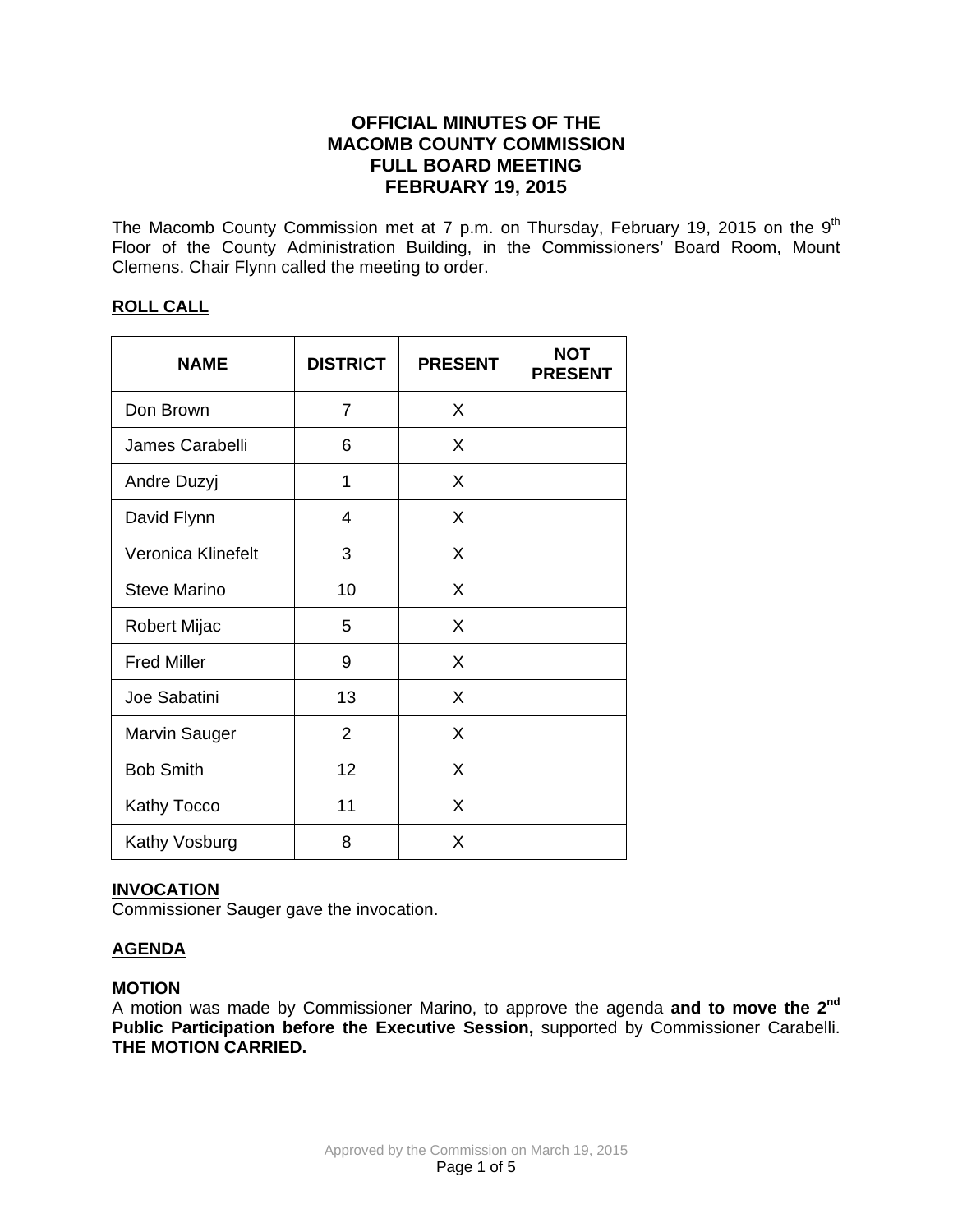#### **MINUTES**

#### **MOTION**

A motion was made by Commissioner Mijac, to approve the minutes dated January 29 and February 12, 2015 (FB), supported by Commissioner Duzyj. **THE MOTION CARRIED**.

#### **PUBLIC PARTICIPATION**

None

### **CORRESPONDENCE FROM EXECUTIVE**

None

### **FINANCE AND INFRASTRUCTURE / ECONOMIC DEVELOPMENT JOINT COMMITTEE MEETINGS – February 18, 2015**

The reading of the recommendations from the joint Finance and Infrastructure/Economic Development Committees was waived and a motion was made by Chair Miller, supported by Co-Chair Carabelli, to adopt the committee recommendations.

- **R15-042** Approve the Sheriff's and Emergency Management Director's request for the following positions: two additional Dispatch Supervisors to the Sheriff's budget; the cost of these two positions will be \$200,000 annually; salary increase of \$13,363.13 for the Emergency Program Manager position; and creation of an Emergency Management Administrative Aide non-union position at a cost of \$29,548.33 - \$36,935.43; funds would come from an approved transfer from the general fund capital outlay account (\$200,000), Sheriff's ETSC E911 account (\$63,243) and grant funding through the Emergency Management Department (\$22,000); the total cost of these positions will be \$285,243; If a contract requires Commission approval under the County's Contracting Policy or the County's Procurement Ordinance, such approval must be sought separately; further, a copy of this Board of Commissioners' action is directed to be delivered forthwith to the Office of the County Executive. (**Record NO vote for Vosburg)**
- **R15-043** Approve the cost share agreement between Macomb Township and the Department of Roads for the paving of Luchtman between 25 Mile Road and 26 Mile Road for the 2015 construction season; further, a copy of this Board of Commissioners' action is directed to be delivered forthwith to the Office of the County Executive.
- **R15-044** Approve the Michigan Department of Transportation (MDOT) contract outlining cost and scope of work for the Shelby/Utica bike path; further, a copy of this Board of Commissioners' action is directed to be delivered forthwith to the Office of the County Executive.

**THE MOTION CARRIED.**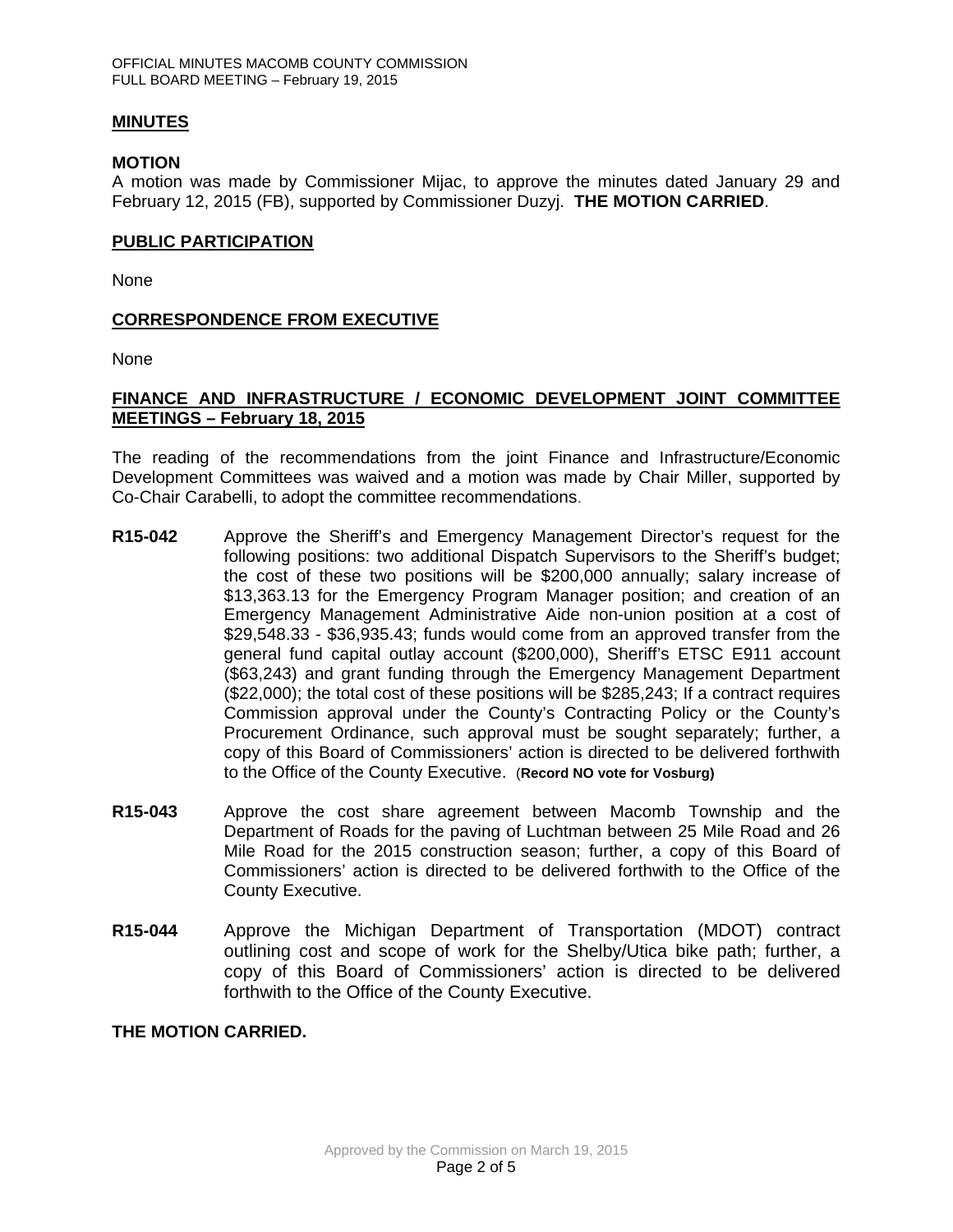### **RESOLUTIONS**

#### **MOTION**

**R15-045** A motion was made by Commissioner Miller, to adopt Resolution #R15-045, Supporting the Macomb/St. Clair Michigan Works! Veteran Employability Boot Camp Program and Urging Macomb County Community Leaders to Recognize and Support the Program (offered by Miller; recommended by Finance and Infrastructure/Economic Development Committee meeting on 02/18/15), supported by Commissioner Carabelli. **THE MOTION CARRIED.**

#### **MOTION**

**R15-046** A motion was made by Commissioner Miller, to adopt Resolution #R15-046, Resolution of Intent to Engage Community Stakeholders of the City of Mount Clemens in the Development of External Improvements to County Assets in the City (offered by Miller; recommended by Finance and Infrastructure/Economic Development Committee meeting on 02/18/15), supported by Commissioner Smith. **THE MOTION CARRIED.** 

#### **MOTION**

**R15-047** A motion was made by Commissioner Miller, to adopt Resolution #R15-047, Authorizing the Insertion of Notice of Intent of the County of Macomb to Issue County of Macomb Capital Improvement Bonds, Series 2015, as Amended (amount not to exceed \$65,000) (General Obligation Limited Tax) (offered by Board Chair; recommended by Finance and Infrastructure/Economic Development Committee meeting on 02/18/15) (Roll call vote at committee: Yes-Brown, Carabelli Duzyj, Flynn, Marino, Mijac, Miller, Sabatini, Sauger, Smith and Tocco; No-Klinefelt and Vosburg)), supported by Commissioner Duzyj.

> A roll call vote was taken: Voting yes were: Miller, Duzyj, Marino, Mijac, Sabatini, Sauger, Smith, Brown, Carabelli, Tocco and Flynn. There were 11 yes votes. Voting no were: Klinefelt and Vosburg. There were 2 no votes.

#### **THE MOTION CARRIED.**

#### **MOTION**

**R15-048** A motion was made by Commissioner Miller, to adopt Resolution #R15-048, Authorizing the County of Macomb to Issue the County of Macomb Capital Improvement Bonds, Series 2015 (General Obligation Limited Tax) (offered by Board Chair; recommended by Finance and Infrastructure/Economic Development Committee meeting on 02/18/15) (Roll call vote at committee: Yes-Brown, Carabelli Duzyj, Flynn, Marino, Mijac, Miller, Sabatini, Sauger, Smith and Tocco; No-Klinefelt and Vosburg), supported by Commissioner Sauger.

> A roll call vote was taken: Voting yes were: Miller, Sauger, Smith, Brown, Carabelli, Duzyj, Marino, Mijac, Sabatini, Tocco and Flynn. There were 11 yes votes. Voting no were: Vosburg and Klinefelt. There were 2 no votes.

## **THE MOTION CARRIED.**

## **MOTION**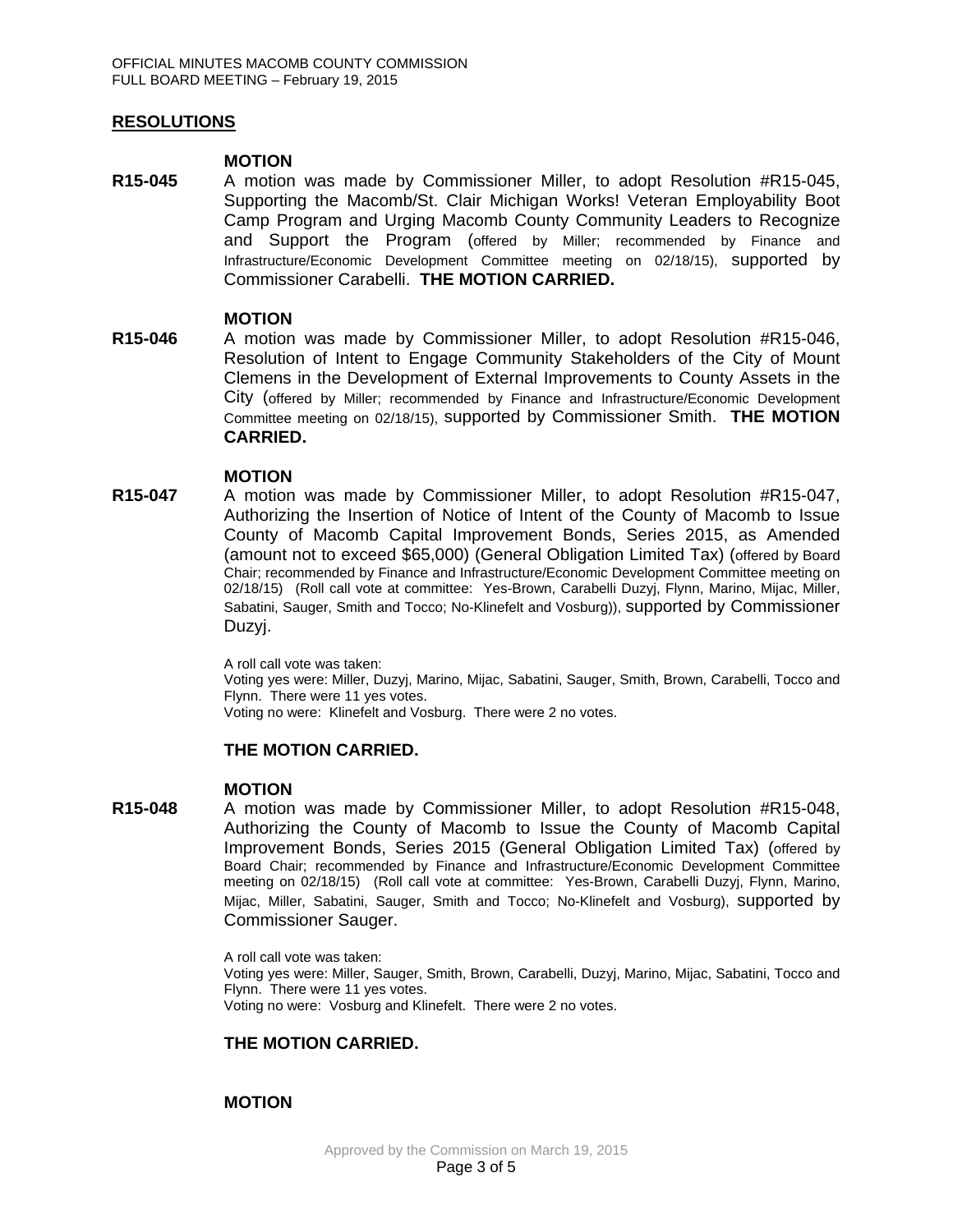**R15-049** A motion was made by Commissioner Miller, to adopt Resolution #R15-049, Approving the Undertaking to Provide Continuing Disclosure for the County of Macomb in Connection with the County of Macomb Capital Improvement Bonds, Series 2015 (offered by Board Chair; recommended by Finance and Infrastructure/Economic Development Committee meeting on 02/18/15) (Roll call vote at committee: Yes-Brown, Carabelli Duzyj, Flynn, Klinefelt, Marino, Mijac, Miller, Sabatini, Sauger, Smith, Tocco and Vosburg), supported by Commissioner Marino.

> A roll call vote was taken: Voting yes were: Miller, Marino, Mijac, Sabatini, Sauger, Smith, Vosburg, Brown, Carabelli, Duzyj, Klinefelt, Tocco and Flynn. There were 13 yes votes. There were 0 no votes.

## **THE MOTION CARRIED.**

## **BOARD CHAIR REPORT**

Chair Flynn gave his report.

#### **MOTION**

**R15-050** A motion was made by Commissioner Marino, to receive and file the Board Chair report, supported by Commissioner Carabelli. **THE MOTION CARRIED.**

## **PUBLIC PARTICIPATION**

Denise Mentzer, Mount Clemens City Commissioner

### **EXECUTIVE SESSION TO DISCUSS ATTORNEY / CLIENT PRIVELEGED MEMORANDUM FROM INDEPENDENT COUNSEL DATED FEBRUARY 2, 2015 AND FEBRUARY 16, 2015**

#### **MOTION**

A motion was made by Commissioner Marino, to enter into Executive Session, supported by Commissioner Tocco. **THE MOTION CARRIED.**

The Commission entered an executive session at 7:30 p.m. with it ending at 8:45 p.m.

## **NEW BUSINESS**

Commissioner Marino brought to attention a letter from Macomb County Chamber of Commerce that supported resolution to continue dialogue with City of Mount Clemens and the DDA regards to the Downtown Campus Renovation.